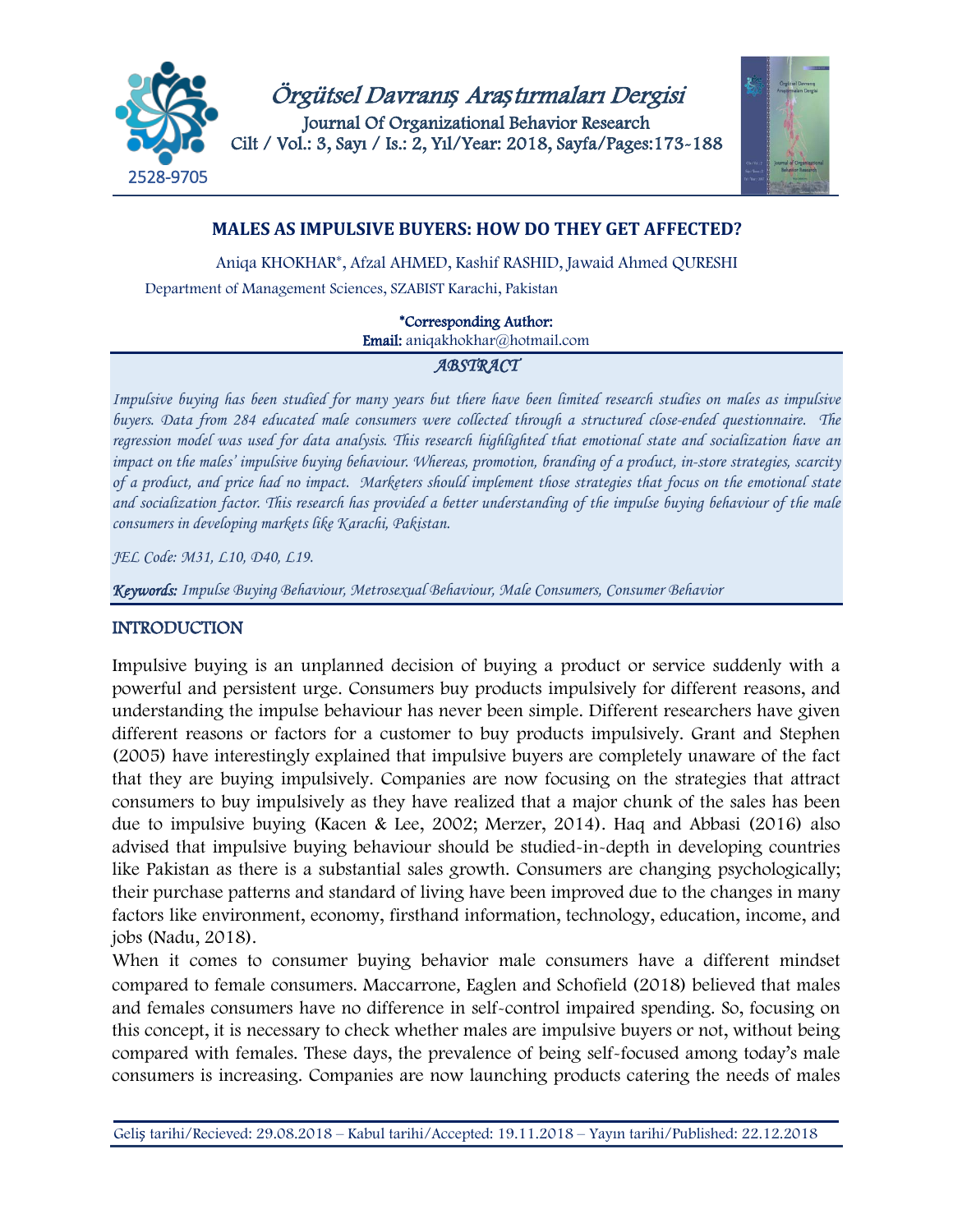#### Journal of Organizational Behavior Research Cilt / Vol.: 3, Sayı / Is.: 2, Yıl / Year: 2018, Sayfa / Pages: 173–188

in different categories like hair care, skin care, bath and shower products, machinery, clothes, etc. A huge untapped male consumer market has been created for companies focusing purely on products catering the demands of males. Despite the consumer market for males being huge, profitable, and volatile, it has been understudied and leaves a lot of room for further examination. Reasons stating why male consumers are purchasing impulsively have not been specifically focused by the researchers. This study will help customer relations officers and marketers to comprehend male consumers' behavior, which will enable them to improve their offerings and the ways their organizations behave with male consumers.

## Research Problem

Impulsive buying among males can be due to many reasons either personal, cultural, new products, etc. Considering the previous research studies, it has been observed that each researcher has focused on different factors of impulsive buying, and the same factors may or may not be applicable in Pakistan's environment. So, it would be preferable if the factors that are affecting male consumers' impulsive buying behaviour are identified based on a research on the ground. Also, due to the continuous developments in males' market segments, the marketers are trying to find the best possible ways to attract, retain, and manage the customers. Haq and Abbasi (2016) advised that impulsive buying behaviour should be studiedin-depth in developing countries like Pakistan which has turned as a big market in Asia. The purpose of this study was to examine the male consumers of Karachi, Pakistan, in order to identify their metrosexual behaviour, and the factors that are contributing to the current trend of males that are being affected by the impulsive buying behaviour in the society. Hence, "The aim of this research was to study males as the impulsive buyers and to see what affects them to buy impulsively in Pakistan."

#### Objectives of the Study

The primary objective of this study was to understand the impulse buying behaviour among males. Aligned to the primary objective, the following secondary objectives could be outlined:

- To study the stimuli that triggers impulsive buying behaviour among the males in Pakistan.
- To examine the products that are mostly purchased impulsively by the males in Pakistan.
- To propose different strategies for marketers and companies in Pakistan, so that they can develop new strategies in the context of male consumers' demands.

Every person has different needs and wants, and varied consumption patterns. Karaca (2017) conducted a study to define the personality traits of strategic entrepreneurs. "Consumer behaviour is the study of how people buy, what they buy, when they buy and why they buy" (Kotler & Keller, 2011). Impulsive buying behaviour is a consumer's behaviour which cannot be predicted solely on the basis of information pertaining to an individual. Factors that affect some individuals to purchase and behave, may not be the same for others, and there are just few common factors that might affect all consumers.

#### Defining and Positioning Impulse Buying

Historically impulsive behaviour has been related to being immature, primitive, foolish, unintelligent, lacking will, and even criminality (Bohm-Bawerk, 1898; Freud, 1896; Mill, 1848). Impulsiveness or impulsivity has been studied by psychologists, educationists, and criminologists (Hilgard, 1962). This has created a new dimension in which the consumers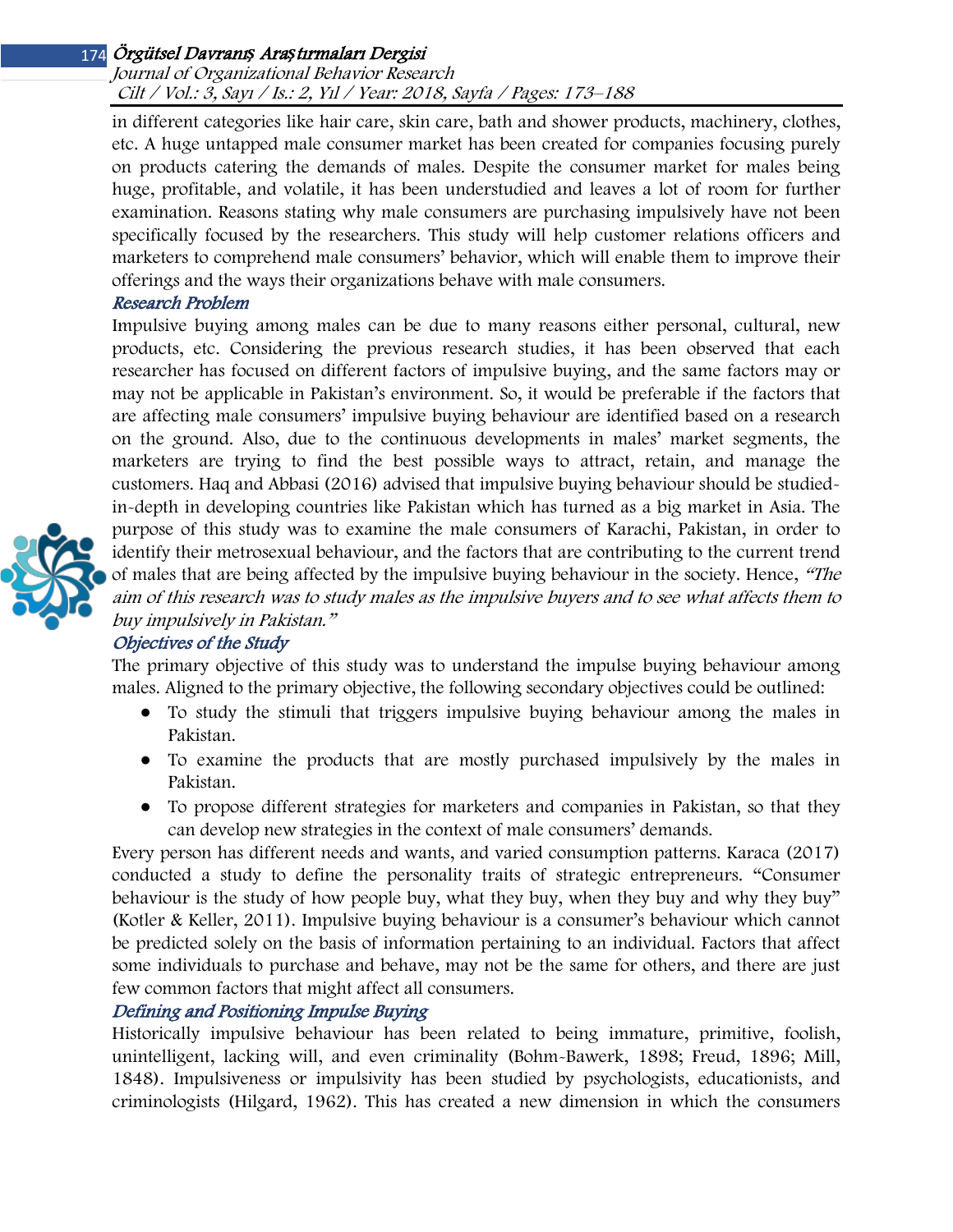have been considered as impulse buyers. Simultaneously forty years ago, impulsive behaviour was started to be studied by the consumer researchers as a phenomenon that triggers consumers to buy impulsively (Clover, 1950; West, 1951). Impulse purchasing cannot be defined just as an unplanned purchase, it is a purchase that is "relatively extraordinary and exciting" (Hoch & Loewenstein, 1991; Iyer, 1989; Jalees, 2009; Kacen & Lee, 2002; Kollat & Willett; 1967; Rook, 1987).

#### Males' Consumptions

There have been several studies to explore the consumption areas of males without focusing on their social interactions and purchase decisions (Belk & Costa, 1998; Hein & O'Donohoe, 2014; Khuong & Duyen, 2016; Murphy & Patterson, 2011; Schouten & McAlexander, 1995;). Companies often focus on the purchase patterns of females; and a lot of advertisements and promotions have been feminocentric. But, male consumers are now more self-conscious about their image and personality (Krishnan, Koshy, & Mathew, 2013). Souiden & Diagne (2009) have defined metrosexual men as males who are living in urban cities and are spending a significant amount of money and efforts to improve their images and lifestyles by showing a high importance to improve their appearance. The factors driving the males' market segments growth have been due to the product innovation, the increasing number of middle-class consumers, and evolving consumer trends (Krishnan, Koshy, & Mathew, 2013; Laksono & Purwanegara, 2014).

## Motivators and Stimuli of Impulsive Buying

Past research studies have been conducted on consumers using different factors that influence them to buy products for different reasons. There are many factors that influence the impulsive buying behaviour of male consumers, such as changes in society, values and technological developments.

#### • Emotional State

Researchers have indicated that there have been different factors such as fashion innovativeness and self-image (Aruna & Santhi, 2015; Koca & Koc, 2016; Phau & Lou, 2004); self-regulation (Baumeister, 2002; Youn & Faber, 2000); hedonic consumption tendency (Hausman, 2000); fashion involvement (Haq & Abbasi, 2016; Park, Iyer, & Smith, 2006); need for touch (Peck & Childers, 2006); pleasure or shopping enjoyment (Beatty & Ferrell, 1998; Bellenger & Kargaonkar, 1980; Chung, Song, & Koo, 2015; Dittmar & Drury, 2000; Prashar, Parsad, & Vijay, 2015; Zhang et al, 2012); positive emotions (Chun, Song, & Ko, 2014; Foroughi, Buang, Senik, & Hajmisadeghi, 2013; Hausman, 2000; Herabadi, Verplanken, & Van Knippenberg, 2009; Rahmawati, 2009) which are variables that directly or indirectly influence the impulsive buying. The main reason behind consumption of grooming products by males is to build, improve, and maintain their identity (Featherstone, 1991). Men like to change their self-image through these products as they want to have different experiences (Aaker, 1999; Grubb & Grathwohl, 1967; Sturrock & Pioch, 1998). The strong emotional state has been one of the significant reasons to buy impulsively (Weinberg & Gottwald, 1982).

#### • In-store Strategies

People not only buy impulsively because of their emotional states, but there are also a lot of external reasons that affect them to buy impulsively whilst recreational shopping (Bellenger & Kargaonkar, 1980; Khachatryan et al., 2018); and there is less planning along with in-store strategies (Cobb & Hoyer, 1986). According to Jones, Reynolds, and Arnold (2006) impulsive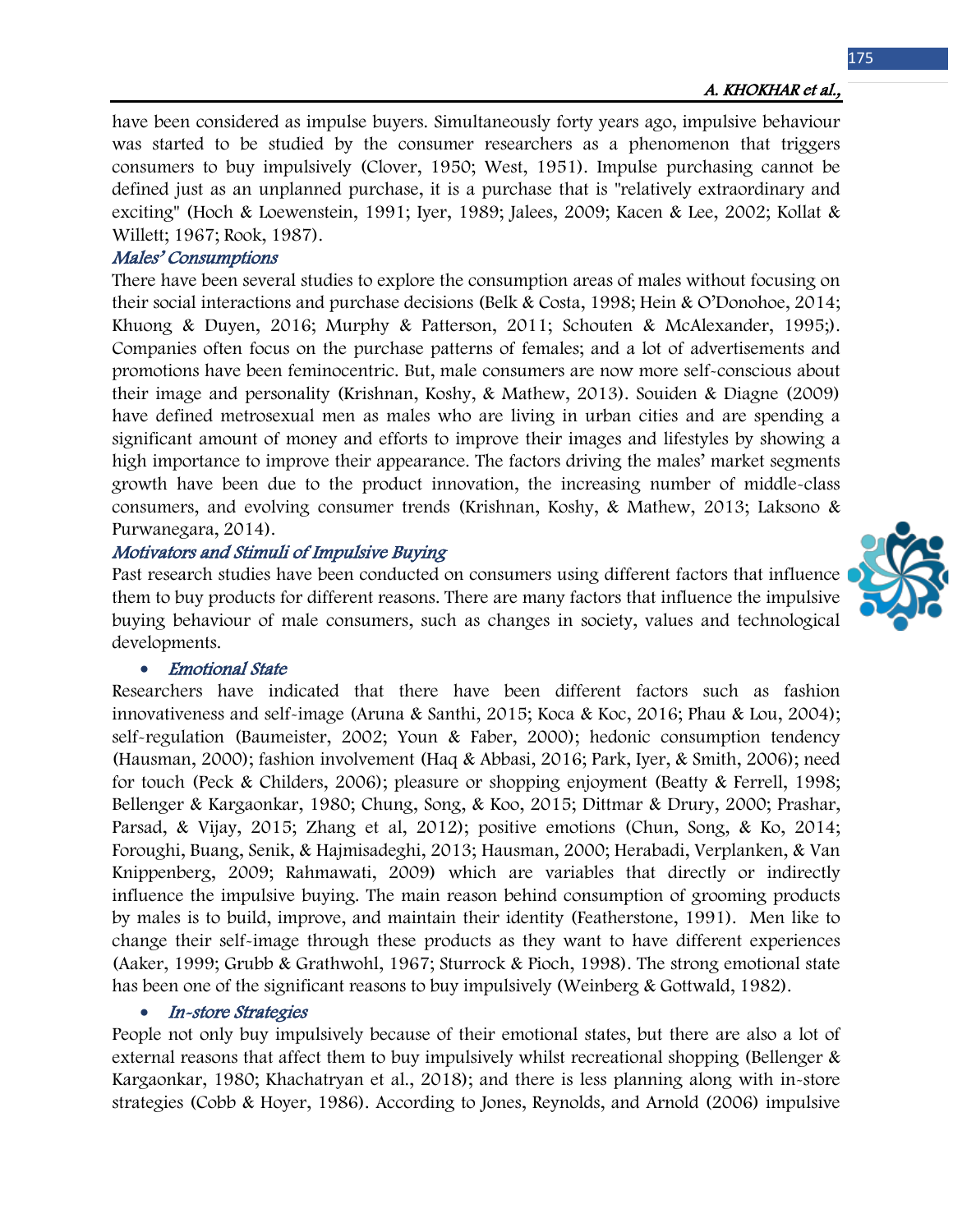#### Journal of Organizational Behavior Research Cilt / Vol.: 3, Sayı / Is.: 2, Yıl / Year: 2018, Sayfa / Pages: 173–188

purchase is due to the characteristics of products such as involvement; in-store signage (Peck & Childers, 2006); in-store advertisements (Zhou & Wang, 2003) and store hours (Clover, 1950). There would be more impulsive purchases if stores were designed in a way that the layout, assortment, and aisles guided the consumers to purchase more than their shopping lists (Areni & Kim, 1994; Geetha & Bharadhwaj, 2016; Prashar, Parsad, & Vijay, 2015; Wu, Chen, & Chien, 2013). Gronroos (1994) also suggested that long-term association with customers is beneficial for retailers, as it might help them increase sales at a lower cost.

• Promotion

Promotion has a direct and important effect on impulse buying behaviour (Haq, Khan, & Ghouri, 2014; Harmancioglu, Zachary, & Joseph, 2009; Prashar, Parsad, & Vijay, 2015). Promotional tools would have a high impact on the impulsive buying behaviour, for example, offers like buy-one-get-one-free, celebrity endorsements, discount coupons, membership cards, surprise gifts, and free trial offers, etc. would encourage consumers to buy more. Celebrity endorsements have had a very strong influence on men regarding the usage of male grooming products (Cole, 2008; Nizar & Mariam, 2009).

## • Branding of a Product

Branding of a product has a significant impact on impulsive buying behaviour. Packaging's visual elements and labelling of the products has had a great influence on Pakistani consumers (Husnain & Akhtar, 2016; Peck & Wiggins, 2006). Koca and Koc (2016) also suggested that males would be influenced by brand names. So, branding is an important aspect of any purchase.

## • Price

Price can have the biggest effect on some of the shoppers, but Muratore (2016) argued that teens as impulsive buyers are not price conscious compared to teens as non-impulsive buyers. Teens as impulsive buyers are more attracted towards the prestige, price-quality, sale proneness, and less price with value consciousness compared to the non-impulsive buyers.

#### • The Scarcity of the Products

Scarcity has moderate effects on the impulsiveness (Chung, Song, & Koo, 2015; Chung, Song, & Lee, 2017). This was further confirmed by the psychological theories such as the theory of need for uniqueness (Fromkin, 1968), commodity theory (Brock, 1968), naïve economic theory (Lynn, 1992), and reactance theory (Brehm & Brehm, 1981).

#### • Socialization

Man as a social being spends the greater part of life interacting with other people (Maralov& Sitarov, 2018). Considering social factors, people like friends and relatives have a great influence on the impulsive shopping (Koca & Koc, 2016; Margaret, Alastair, & Kathy, 1998; Mattila & Wirtz, 2008). Khanna and Karandikar (2013) argued that the role of family in impulsive buying is negative. Shopping with peers might increase the chances of impulsive buying, on the contrary shopping with family might decrease the chances of impulsive buying (Heckler, Childers, & Arunachalam, 1989). Need for admiration from peers has been a dominating factor behind men's need for grooming (Cardona, 2000; Nickel, 2004; Nizar & Mariam, 2009).

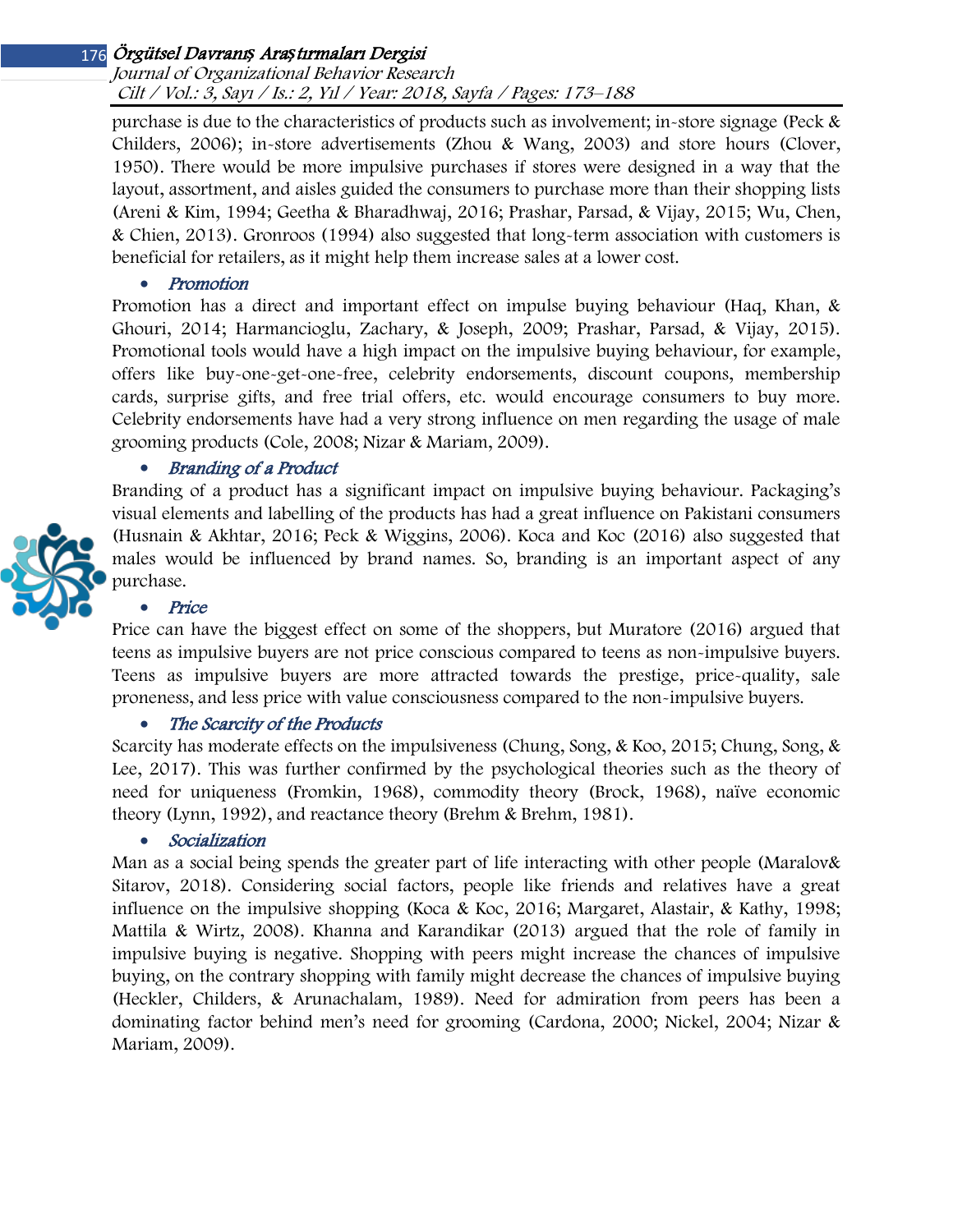## • Tendency of Impulsiveness

Impulsiveness has been directly or indirectly influenced by hedonic shopping. It can also be said that "consumers' impulsiveness can satisfy shopping value in social commerce environments" (Chung, Song, & Lee, 2017; Hansen & Olsen, 2006; Rook, 1987). Furthermore, impulsiveness has been based on the person's personality, and personality influences the person's desire (Caligiuri, 2000; Verplanken & Herabadi, 2001; Wells, Parboteeah, & Valacich, 2011; Zhang, Prybutok, & Koh, 2006).

## Conceptual Framework and Hypothesis

Different factors are identified by different researchers that influence the impulsive buying behaviour have been indicated in Figure 1 Conceptual Model. The current research paper has built its foundation on a comprehensible framework, and it has focused on the factors that have been globally affecting the consumers. Same factors were used to study the males in Karachi, Pakistan as the impulsive buyers. The framework hypothesized that there have been different factors that affect the male consumers' impulsive buying behaviour, ultimately influencing what they purchase. Based on the above discussed Literature Review and Conceptual Model, the following Hypotheses were drawn.

H1: Emotional State affects the Males' Impulsive Buying Behaviour.

H2: In-store Strategies affect the Males' Impulsive Buying Behaviour.

H3: Promotion affects the Males' Impulsive Buying Behaviour.

H4: Branding of a product affects the Males' Impulsive Buying Behaviour.

H5: Price affects the Males' Impulsive Buying Behaviour.

H6: Scarcity of a product affects the Males' Impulsive Buying Behaviour.

H7: Socialization affects the Males' Impulsive Buying Behaviour.



#### Figure 1. Conceptual Model

Variables that determine the dimensions of the construct were adapted from the previous research studies. In the present study, the questionnaire was composed of the following dimensions: Emotional State (Foroughi, Buang, Senik, & Hajmisadeghi, 2013) and its elements' self-image (Phau & Lou, 2004), fashion involvement (Park, Iyer, & Smith, 2006), shopping

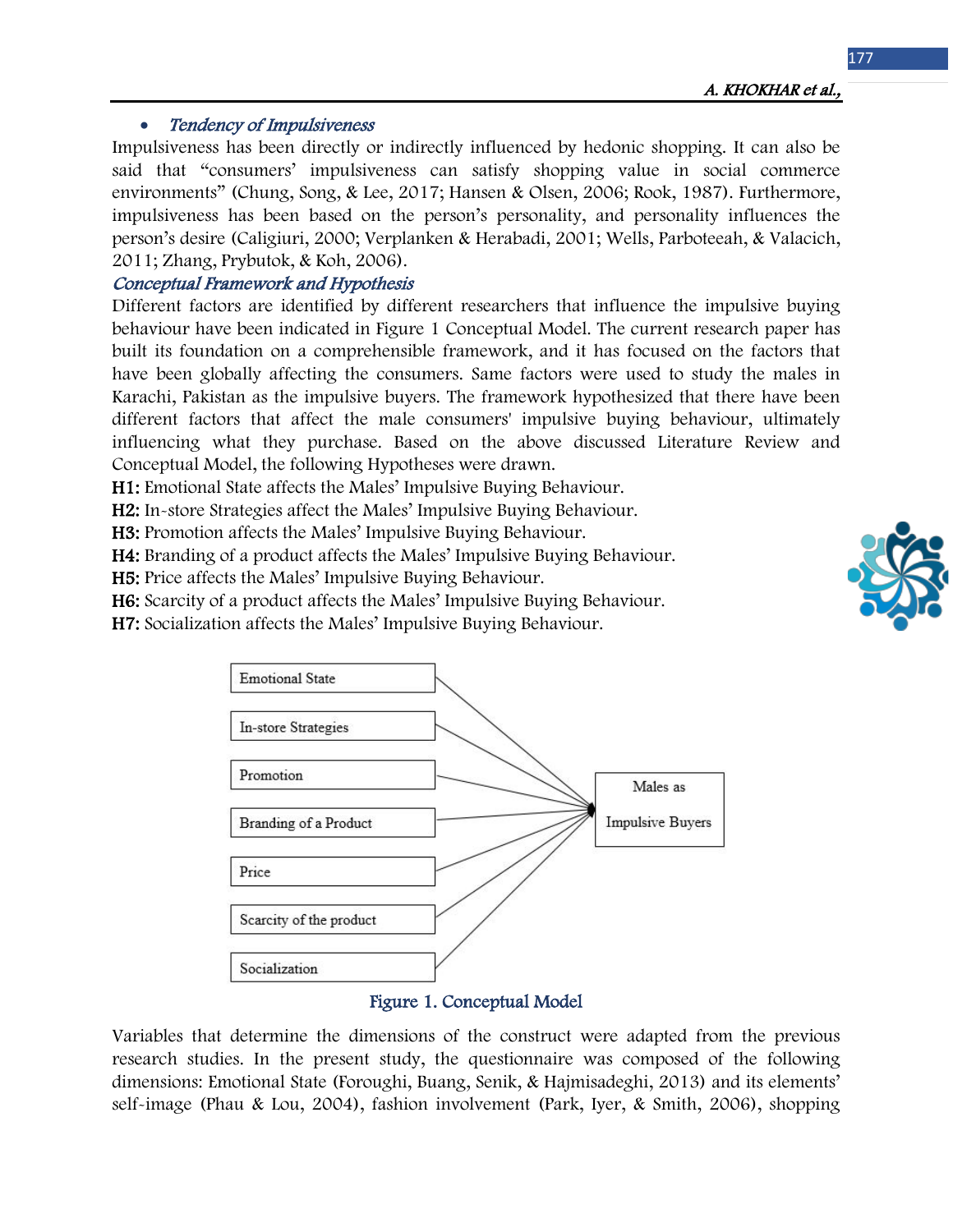#### Journal of Organizational Behavior Research Cilt / Vol.: 3, Sayı / Is.: 2, Yıl / Year: 2018, Sayfa / Pages: 173–188

enjoyment (Bellenger & Kargaonkar, 1980; Beatty & Ferrell, 1998), and hedonic consumption and positive emotions (Herabadi, Verplanken, & Van Knippenberg, 2009), in-store strategies (Cobb & Hoyer, 1986), promotion (Prashar, Parsad, & Vijay, 2015), branding of a product (Koca & Koc, 2016), price (Muratore, 2016), scarcity of the product (Chung, Song, & Lee, 2017), socialization (Koca & Koc, 2016), and the tendency of impulsiveness in male buyers (Chung, Song, & Lee, 2017). Emotional State, In-store Strategies, Promotion, Branding of a Product, Price, Scarcity of the product, and Socialization were considered as the independent variables, and the dependent variable was Males as Impulsive Buyers. All these variables were tested through the statistical tools. Based on the variables and the previous research studies, the following Regression model was developed.

$$
Y = \alpha + \beta_1 X_1 + \beta_2 X_2 + \beta_3 X_3 + \beta_4 X_4 + \beta_5 X_5 + \beta_6 X_6 + \beta_7 X_7 + \epsilon
$$

Y= Males as Impulsive Buyers,  $X_1$ = Emotional State,  $X_2$ = In-store Strategies,  $X_3$ = Promotion,  $X_4$ = Branding of a Product,  $X_5$ = Socialization,  $X_6$ = Scarcity of the product, and  $X_7$ = Price

#### **METHODS**



This research was based on a positivist stance, it was a deductive, purist quantitative, and explanatory research, the time horizon of the study was cross-sectional, and the data was collected through close-ended questionnaires (adopted from the previous research studies) based on the five-point Likert scale. The target population was the educated male consumers of Karachi falling into the age group of 15-65 years, as the consumers older than that would not be interested in buying products impulsively. The data was collected by a purposive sampling technique, and a non-probability sampling; as it was difficult to obtain the list of the entire male population of Karachi. The sample size was 284 consumers. It was based on the Krejcie and Morgan (1970) sample survey method. It was calculated based on Karachi's population as 14,910,000 (Pakistan Bureau of Statistics [PBS], 2017). The urban male population was 7,830,000, the current literacy rate was 58% so, 4,541,400 of males were literate, the target age was 15-64 years: 967,772.34 (15-24 years: 21.31%), 1,674,414.18 (25-54 years: 36.87%), and 246,598.02 (55-64 years: 5.43%); so, the target population was 2,888,784.54, taking the confidence level as 90%, and the margin of error as 5%. Since the questionnaire was adapted so, the reliability and validity of the scales and key factors were already determined. Moreover, in discussion, the results are compared with those of the findings of pertinent studies to confirm the validity and generalizability.

#### RESULTS AND DISCUSSION

As indicated in [Table II,](#page-15-0) considering the correlations, it could be analyzed that all the independent variables including Emotional State, In-store Strategies, Promotion, Branding of the Product, Scarcity, and Price were not highly correlated with each other. This relationship should be further checked with the significance value. All the variables except In-store strategy and Price had the significance level lower than 0.05 (p-value<0.05), this indicated that the correlation was significant, and the variables were linearly related to the dependent variable. But as observed above, In-store strategies and Price's significance level was greater than 0.05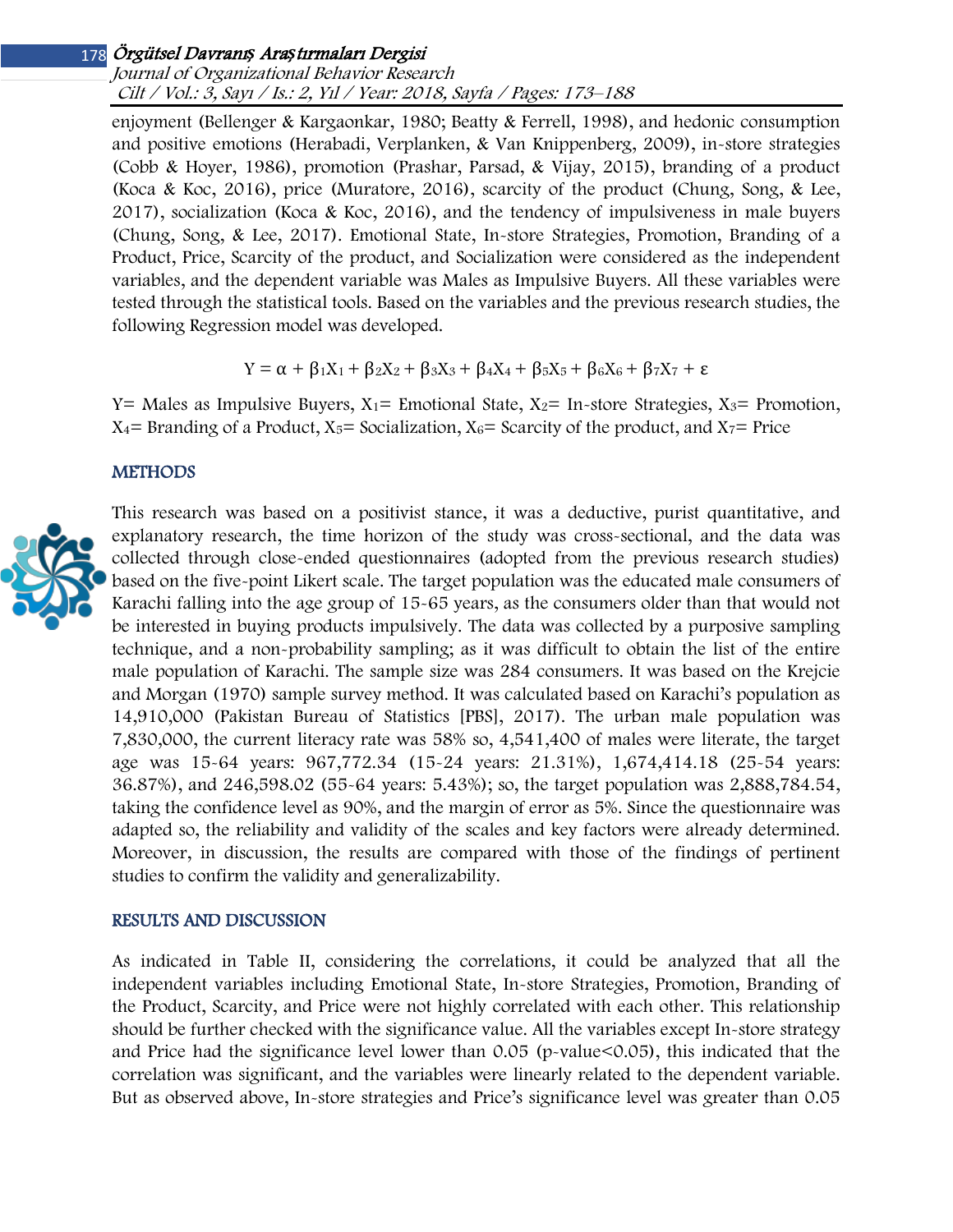(p-value>0.05) which indicated that the correlation was not significant considering In-store strategies. And Price was not linearly related to the Impulsive Buying. The independent variables including Emotional State, Promotion, Branding of the Product, and Scarcity of Impulsive Buying (dependent variable) were compared. It could be noticed that all the independent variables were correlated with Impulsive Buying but not highly. As shown in [Table III](#page-15-1), R Square was 0.286 indicating that 29% (and Adjusted R Square as .265 or 26%) of the variation in the Dependent Variable was explained by the Independent Variable. [Table IV](#page-15-2) indicates that the model was significant as the p-value was less than 0.05. Hence, the model applied was significantly good in predicting the outcome variables.

## H1: Emotional State affects the Males' Impulsive Buying Behaviour

The significance value of Emotional state was  $0.021$  that was p-value  $\leq 0.05$ , so the first hypothesis was accepted, and it was evident that Emotional State does affect the Males' Impulsive Buying Behaviour. This was also confirmed by Foroughi, et al. (2013); Rahmawati (2009); Dittmar and Drury (2000).

## H2: In-store Strategies affects the Males' Impulsive Buying Behaviour.

The significance value of In-store Strategies was 0.070 that was p-value > 0.05, so the second hypothesis was rejected and it was evident that In-store Strategies did not affect the Males' Impulsive Buying Behaviour. Coley and Burgess (2003) also agreed that in-store strategies do not have an impact on the males' impulsive buying.

#### H3: Promotion affects the Males' Impulsive Buying Behaviour

The significance value of Promotion was  $0.070$  that was p-value  $> 0.05$ ; so, the third hypothesis was rejected, and it was evident that the Promotion did not affect the Males' Impulsive Buying Behaviour. Promotion did not have a significant effect on the males' impulsive buying behavior; this was also confirmed by Coley and Burgess (2003).

#### H4: Branding of the products affects the Males' Impulsive Buying Behaviour.

The significance value of the branding of the products was  $0.377$ , that p-value  $> 0.05$ ; so the fourth hypothesis was rejected and it was evident that the branding of the products did not affect the Males' Impulsive Buying Behaviour. Branding of the products did not have a significant effect on the males' impulsive buying behavior which was also confirmed by Coley and Burgess (2003).

#### H5: Price affects the Males' Impulsive Buying Behaviour.

The significance value of Price was  $0.214$  that p-value  $> 0.05$ ; so, the fifth hypothesis was rejected and it was evident that the price did not affect the Males' Impulsive Buying Behaviour. Also, Sethuraman and Cole (1999) confirmed that the price did not have a significant effect on the males' impulsive buying behaviour.

## H6: Scarcity of a product affects the Males' Impulsive Buying Behaviour.

The significance value of the scarcity of a product was  $0.808$  that is p-value  $> 0.05$ ; so, the sixth hypothesis was rejected, and it was evident that the scarcity of a product did not affect the Males' Impulsive Buying Behaviour. Contrarily, Chung, Song, and Lee (2017) and Chung, Song, and Koo (2015) have argued that the impulsive buying had a strong relationship with scarcity.

## H7: Socialization affects the Males' Impulsive Buying Behaviour.

The significance value of socialization was 0.012, p-value  $\leq$  0.05; so, the seventh hypothesis was accepted and it was evident that the socialization did not affect the Males' Impulsive

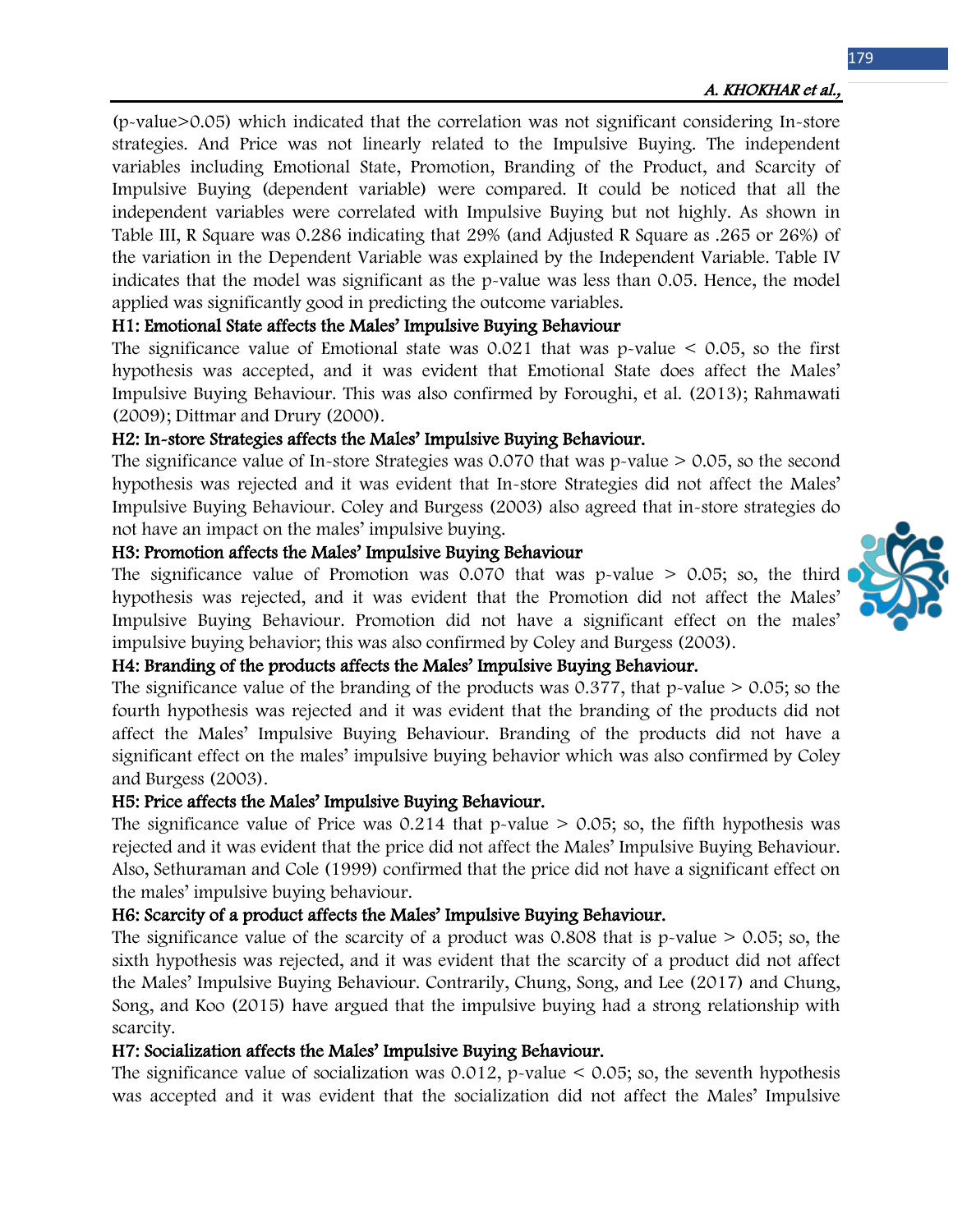Journal of Organizational Behavior Research Cilt / Vol.: 3, Sayı / Is.: 2, Yıl / Year: 2018, Sayfa / Pages: 173–188

Buying Behaviour. Koca and Koc (2016); Nizar and Mariam (2009); Saurabh (2008); Caroline (2005); Cardona (2000) have also confirmed that socialization has been one of the reasons for buying impulsively.

From [Table V,](#page-15-3) model equation could be derived, it was indicated that there was 33.4% impact of the emotional state on the Males as Impulsive Buyers, 33.2% impact of the socialization, 10.9% impact of the scarcity of the products, 9.1% impact of the branding of the products, and 7.4% impact of the promotion of the products, whereas price and in-store strategies had a negative impact that is -2.3% impact of the price, and -23.2% impact of the in-store strategies.

Y = α + β1X1 + β2X2 + β3X3 + β4X4 + β5X5 + β6X6 + β7X7 + ε

Males as Impulsive Buyers =  $0.622 + (0.334)$  \*EMOA +  $(-0.232)$  \*INSA +  $(0.074)$  \*PROMA + (0.332) \*SOCA + (0.091) \*BRAND + (0.109) \*SCAR + (-0.023) \*Price +  $\varepsilon$ 

#### Key Findings



It was observed that the majority of respondents were from the age group of 20-35, their monthly income was less than PKR 100,000, they were postgraduate, single and employed along with reasonable disposable income, thus it is logical to assume that they were in a condition to purchase impulsively. Moreover, their last purchases were unplanned and suggestion-based, and their unplanned purchases were made when were in a rush. The males responded that they usually buy food or groceries impulsively more than clothes or shoes (details provided in [Table I\)](#page-14-0). Emotional state, socialization, promotion, scarcity, and branding of the product had a positive and significant relationship with the impulsive buying but price and in-store strategies did not. The emotional state had a significant impact on the males' impulsive buying behaviour, which was also confirmed by Foroughi, et al. (2013); Rahmawati (2009); Dittmar and Drury (2000). Socialization had a significant impact on the males' impulsive buying behaviour, also confirmed by Koca and Koc (2016); Nizar and Mariam (2009); Saurabh (2008); Caroline (2005); Cardona (2000). The scarcity of the products did not affect the males' impulsive buying behaviour, also confirmed by Chung, Song, and Lee (2017) and Chung, Song, and Koo (2015). In-store Strategies did not have an impact on the males' impulsive buying behaviour, also confirmed by Coley and Burgess (2003). Promotion and Branding of the products did not have a significant effect on the males' impulsive buying behaviour, also confirmed by Coley and Burgess (2003). Price did not have a significant effect on the males' impulsive buying behaviour, also confirmed by Sethuraman and Cole (1999).

#### **CONCLUSION**

People have different needs and wants as they are different from each other. Impulsive buying behaviour is a consumer behaviour which cannot be predicted based on the information about one individual. Factors that affect some individuals to purchase and behave may not be the same for the others; but, there have been few common factors that might affect all the consumers. This study was aimed to examine the relationship between the male consumers as impulsive buyers with emotional state, in-store strategies, promotion, branding of a product, price, scarcity of the product, and socialization. Data from 284 educated male consumers from different age groups and different backgrounds were collected through a structured close-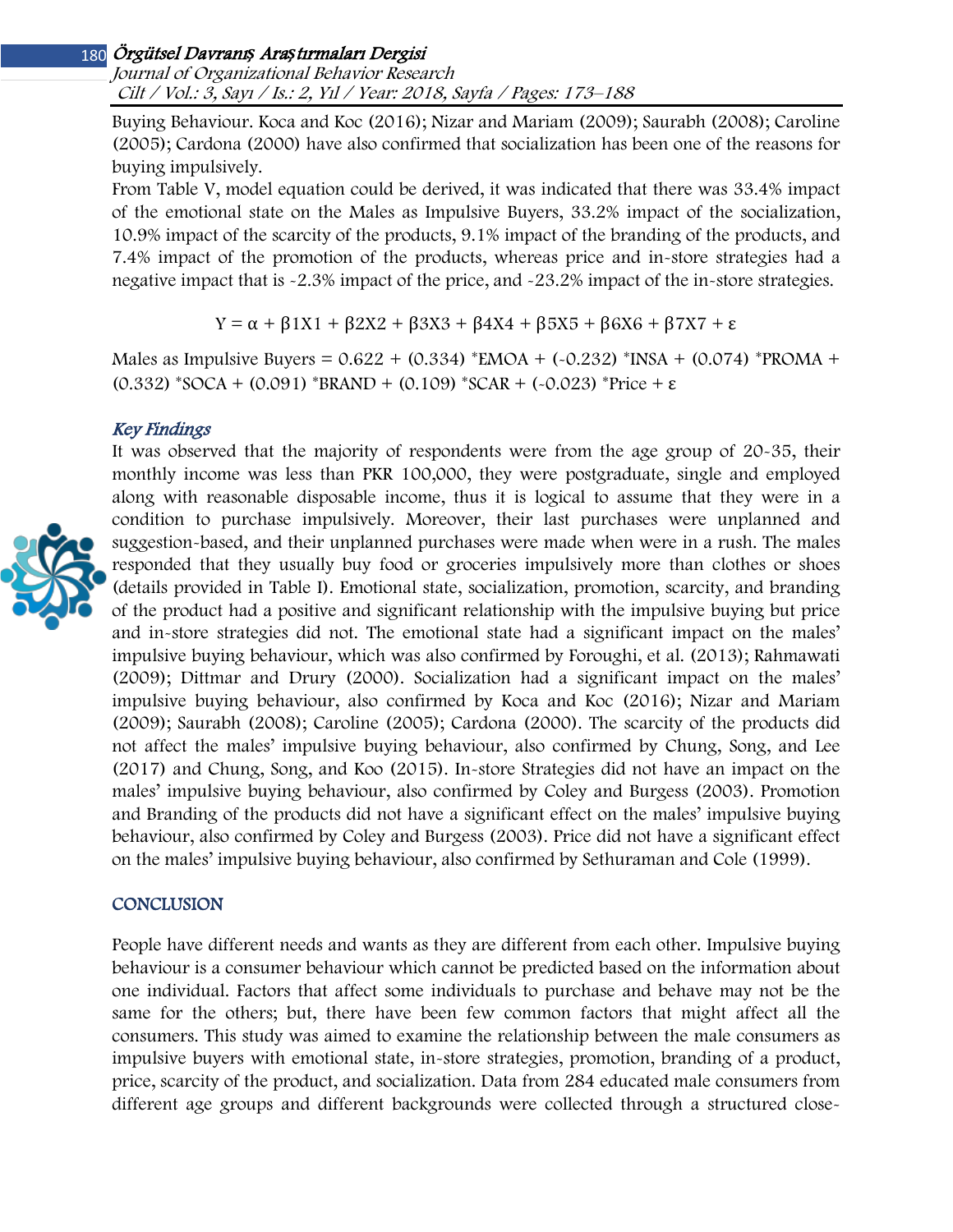181

ended questionnaire. A regression model was used for understanding the effects of the factors on the male consumers' impulsive buying. Findings from this study provided insights to retailers and researchers for understating the essential relationships between male consumers as impulsive buyers and different factors and conditions affecting them. From the results, it was concluded that males buy impulsively but the factors that affect them to buy impulsively are different. Emotional state and socialization have had a significant association with the male impulsive buying behaviour. In addition, this study showed that the in-store strategies, scarcity of a product, branding, promotion of a product, and price did not have a significant effect on the males' impulsive buying behaviour. Also, the male consumers of Karachi mostly bought food or groceries impulsively or unplanned, more than clothes or shoes.

#### Future Research Direction

Researchers who would like to conduct research on the males' impulsive buying can collect data from more respondents as this research was conducted in a very small span of time, and they can conduct studies in other cities of Pakistan. Also, the data in this study were collected on non-probability sampling; so, in future studies, data can be collected through other sampling methods. Further research can also be conducted by testing impulsive buying indirectly and adding more factors that can affect the male consumers, specifically in Pakistan. Also, researches can be conducted on a specific category of the consumer products like food, groceries, clothes, luxury goods, etc. Another area that can be examined is the effect of culture on impulsive buying, as every culture has its own dimensions or effects on the consumers. Qualitative research can be conducted on marketing strategies of the marketers of the male consumers' products.

#### Managerial Recommendations

Marketers and retailers should develop marketing strategies that trigger the emotional behaviour and the socialization factor of the male consumers. They should avoid strategies that are focusing on reducing the prices of the products, in-store strategies, promotions, and branding of the products as these would have no impact on male consumers. This research has provided insights about the consumers' choice. Also, males mostly buy food/groceries and clothes/shoes impulsively so new companies targeting male consumers of Karachi can offer food, groceries, clothes or shoes.

#### References

- Aaker, J. L. (1999). The malleable self: The role of self-expression in persuasion. Journal of Marketing Research, 36(1), 45-57.
- Areni, C. S. & Kim, D. (1994). The influence of in-store lighting on consumers' examination of merchandise in a wine store. International Journal of Research in Marketing, 11(2), 117–125.
- Aruna, S. & Santhi, P. (2015). Impulse purchase behaviour among Generation-Y. The IUP Journal of Marketing Management, 14(1), 21-38.
- Baumeister, R. F. (2002). Yielding to temptation: Self-control failure, impulsive purchasing, and consumer behaviour. Journal of Consumer Research, 670-676.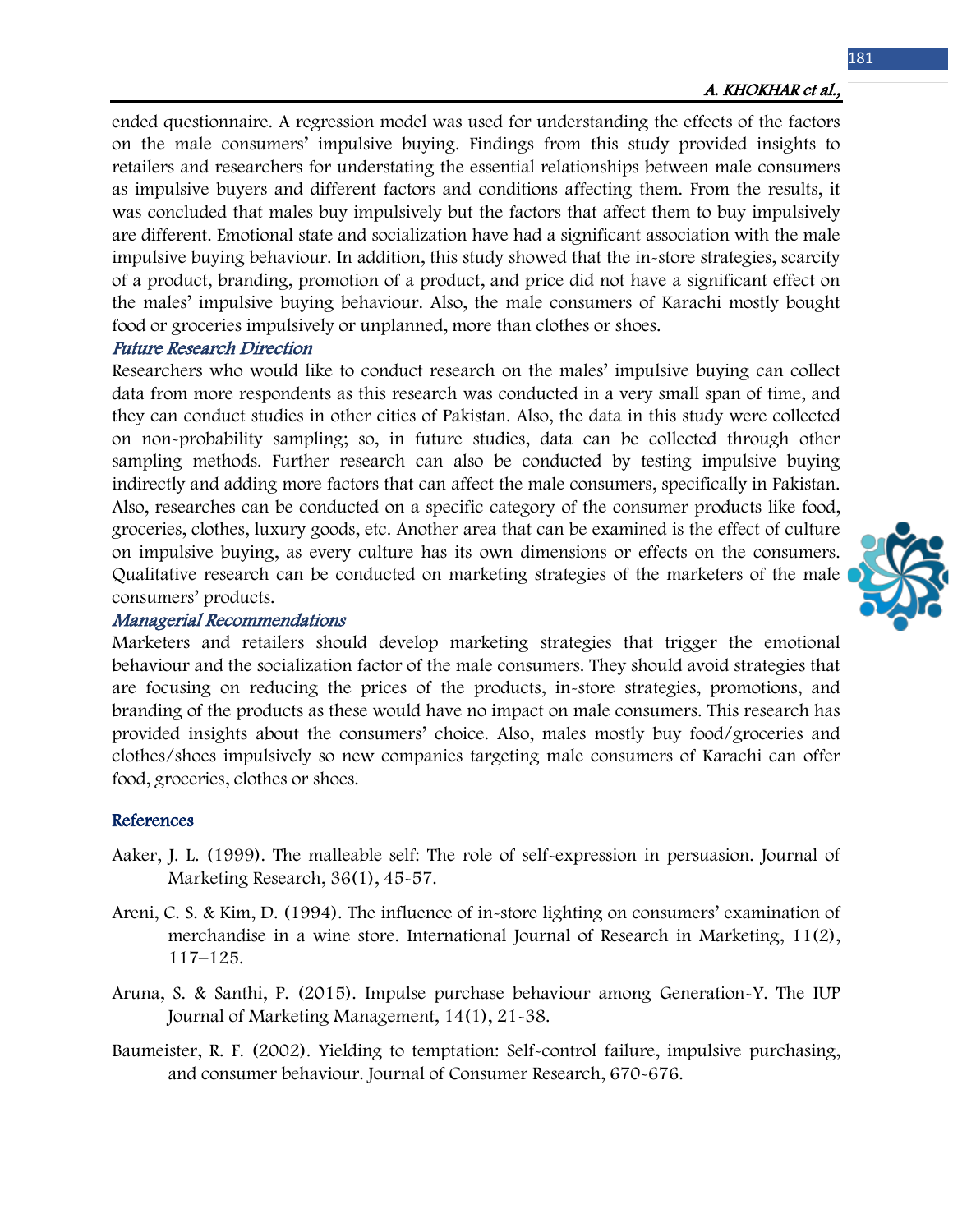Journal of Organizational Behavior Research Cilt / Vol.: 3, Sayı / Is.: 2, Yıl / Year: 2018, Sayfa / Pages: 173–188

- Beatty, S. E. & Ferrell, M. E. (1998). Impulse buying: Modeling its precursors. Journal of Retailing, 74(2), 169-191.
- Belk, R. W. & Costa, J. A. (1998). The mountain man myth: A contemporary consuming fantasy. Journal of Consumer Research, 25(3), 218–240.
- Bellenger, D. N. & Kargaonkar, P. K. (1980). Profiling a recreational shopper. Journal of Retailing, 56(Fall), 77-92.
- Bohm-Bawerk, E. V. (1898). Karl Marx and the close of his system: A criticism. T. Fisher Unwin, London.
- Brehm, S. S. & Brehm, J. W. (1981). Psychological reactance: A theory of freedom and control, Academic Press, New York.
- Brock, T. C. (1968). Psychological foundations of attitudes, Academic Press, New York, 243- 275.
- Caligiuri, P. M. (2000). The big five personality characteristics as predictors of expatriate's desire to terminate the assignment and supervisor-rated performance. Personnel Psychology, 53(1), 67-88.



- Caroline, P. (2005). Reaching to feminine side of men. Marketing week, 28(4), 38-39.
- Central Intelligence Agency. (2017). The World Factbook. Retrieved from https://www.cia.gov/library/publications/resources/the-worldfactbook/geos/pk.html
- Chung, N., Song, H. G., & Lee, H. (2017). Consumers' impulsive buying behavior of restaurant products in social commerce. International Journal of Contemporary Hospitality Management, 29(2), 709-731.
- Chung, N., Song, H.G. & Koo, C. (2015). A theoretical model of impulsive buying behaviour in tourism social commerce. Retrieved from http://3ws1wk1wkqsk36zmd6ocne81.wpengine.netdnacdn.com/files/2015/02/Chung-Song-and-Koo.pdf.
- Clover, V. T. (1950). Relative importance of impulse buying in retail stores. Journal of Marketing, 25, 66-70.
- Cobb, C. J. & Hoyer, W. D. (1986). Planned versus impulse purchase behavior. Journal of Retailing, 62(4), 384-408.
- Cole, L. (2008). Male grooming grows up. ICIS chemical business, 273(14), 36-37.
- Coley, A., & Burgess, B. (2003). Gender differences in cognitive and affective impulse buying. Journal of Fashion Marketing and Management: An International Journal, 7(3), 282- 295.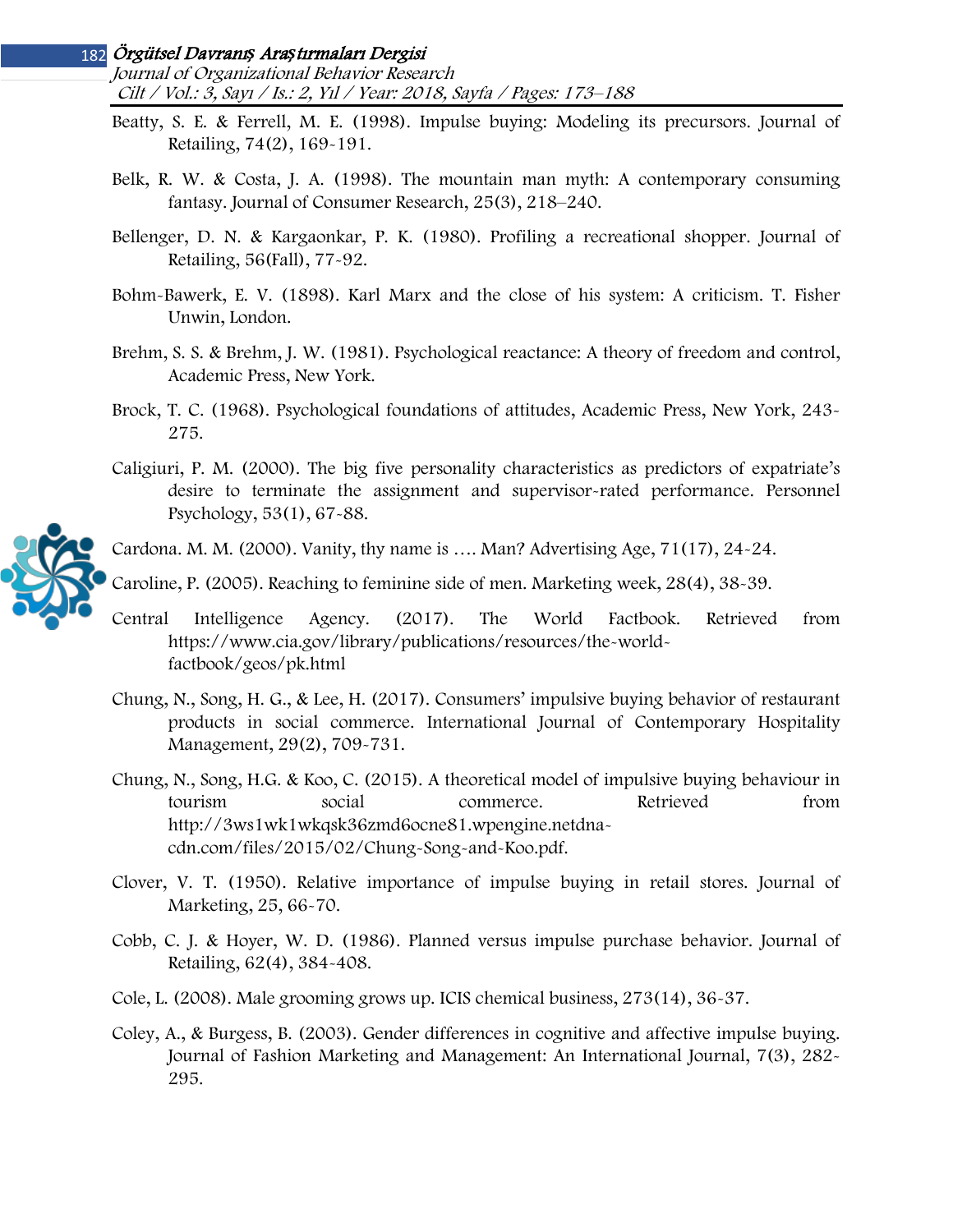- Dittmar, H. & Drury, J. (2000). Self-image—is it in the bag? A qualitative comparison between 'ordinary' and 'excessive' consumers. Journal of Economic Psychology, 21(2), 109-142.
- Featherstone, M. (1991). The body in consumer culture. In Featherstone, M., Hepworth, M., & Turner, B. (Eds.), The Body - Social Process and Cultural Theory (pp.170-96). London.
- Foroughi, A., Buang, N. A., Senik, Z. C., & Hajmisadeghi, R. S. (2013). Impulse buying behavior and moderating role of gender among Iranian shoppers. Journal of Basic and Applied Scientific Research, 3(4), 760-69.
- Freud, S. (1896-1911). Formulations on the Two Principles of Mental Functioning. The Standard Edition of the Complete Psychological Works of Sigmund Freud, Vol. XII.
- Fromkin, H. L. (1968). Affective and valuational consequences of self-perceived uniqueness deprivation. Doctoral dissertation, The Ohio State University, Ohio.
- Geetha, M. & Bharadhwaj, S. (2016). Impulse buying behavior in India– An overview. Asian Journal of Business Research, 6(1), 49-66.
- Grant, I. & Stephen, G. (2005). Buying behaviour of teenage girls and key societal communicating factors. Journal of Fashion Marketing and Management, 9(4). 450- 467.
- Gronroos, C. (1994). From marketing mix to relationship marketing: Towards a paradigm shift in marketing. Management Decision, 32(2), 4–20.



- Grubb, E. & Grathwohl, H. (1967). Consumer self-concept, symbolism, and market behavior: A theoretical approach. Journal of Marketing, 31, 22-27.
- Hansen, K. & Olsen, S.O. (2006). Impulsive buying behaviour-the role of impulse buying tendencies and convenience orientation. Proceedings of ANZMAC 2007 Conference, University of Otago, Dunedin, 5(3), 2199-2206.
- Haq, M. A. & Abbasi, S. (2016). Indirect impact of hedonic consumption and emotions on impulse purchase behavior: A double mediation model. Journal of Management Sciences, 3(2), 108-122.
- Haq, M. A., Khan, N. R., & Ghouri, A. M. (2014). Measuring the mediating impact of hedonic consumption on fashion involvement and impulse buying behavior. Indian Journal of Commerce & Management Studies, 5(3), 50-57.
- Harmancioglu, N., Zachary, F. R., & Joseph, M. (2009). Impulse purchases of new products: an empirical analysis. Journal of Product & Brand Management. 18(1), 27–37.
- Hausman, A. (2000). A multi-method investigation of consumer motivations in impulse buying behavior. Journal of Consumer Marketing, 17(5), 403-426.
- Heckler, S. E., Childers, T. E., & Arunachalam, R. (1989). Advances in Consumer Research (16th ed.). Provo UT: Association for Consumer Research, 276–284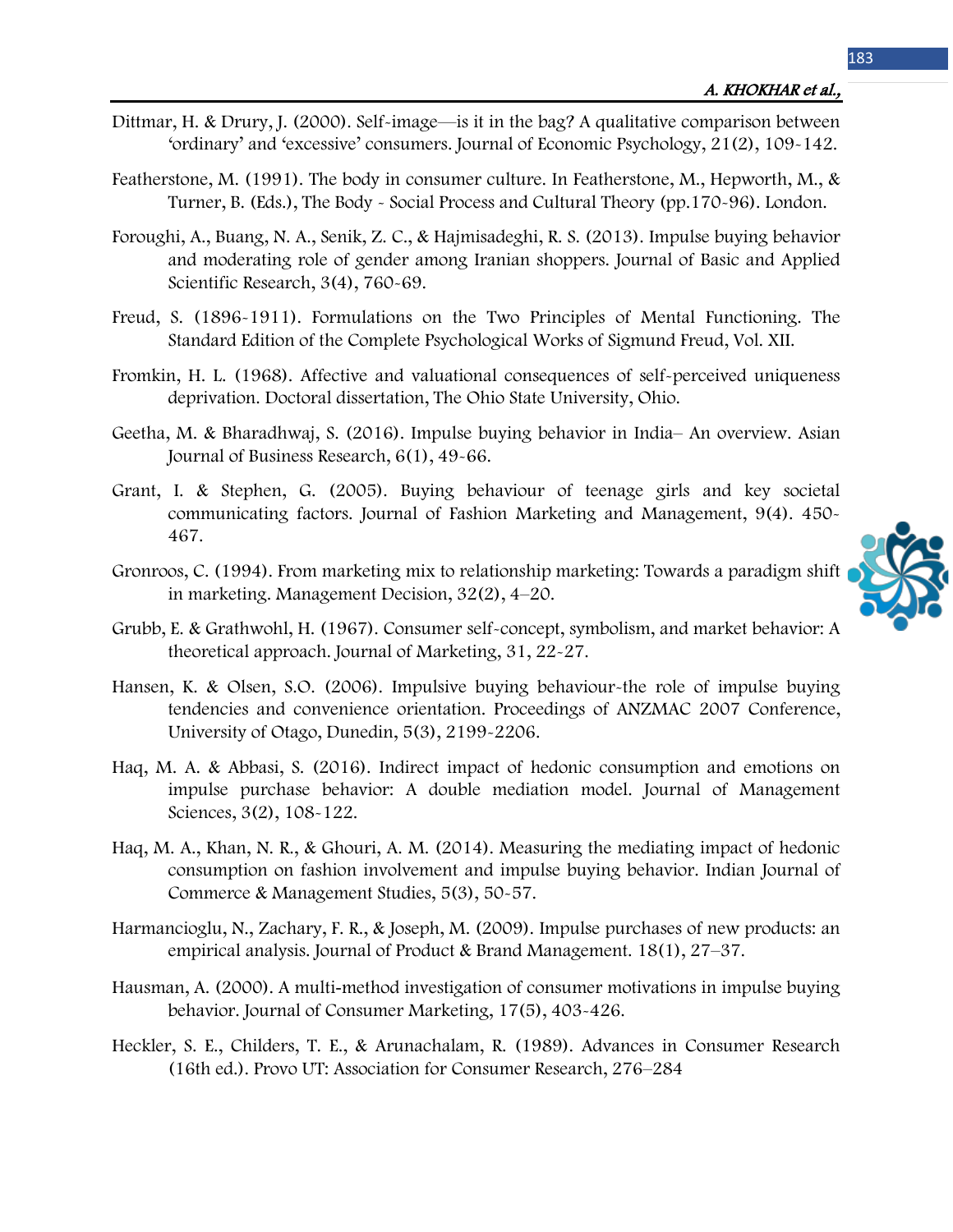Journal of Organizational Behavior Research Cilt / Vol.: 3, Sayı / Is.: 2, Yıl / Year: 2018, Sayfa / Pages: 173–188

- Hein, W. & O'Donohoe, S. (2014). Practising gender: The role of banter in young men's improvisations of masculine consumer identities. Journal of Marketing Management. 30(13–14), 1293–1319. http://dx.doi.org/10.1080/0267257X.2013.852608.
- Herabadi, A. G., Verplanken, B., & van Knippenberg, A. (2009). Consumption experience of impulse buying in Indonesia: Emotional arousal and hedonistic considerations. Asian Journal of Social Psychology, 12, 20-31.
- Hilgard, E. R. (1962). Impulsive versus realistic thinking: An examination of the distinction between primary and secondary processes in thought. Psychological Bulletin, 59(6), 477.
- Hoch, S. J. & Loewenstein, G. F. (1991). Time-inconsistent preferences and consumer selfcontrol. Journal of Consumer Research, 17(4), 492-507.
- Husnain, M. & Akhtar, M. W. (2016). Impact of branding on impulse buying behavior: Evidence from FMCG's sector Pakistan. International Journal of Business Administration, 7(1), 59-68.
- Iyer, E. S. (1989). Unplanned purchasing: Knowledge of shopping environment and time pressure. Journal of Retailing, 65(1), 40-57.
- Jalees, T. (2009). An empirical analysis of impulsive buying behavior in Pakistan. International Review of Business Research Paper, 5(6), 149-156.
- Jones, M. A., Reynolds, K. E., & Arnold, M. J. (2006). Hedonic and utilitarian shopping value investigating differential effects on retailer outcomes. Journal of business research, 59(9), 974-981.
- Kacen, J. J. & Lee, J. A. (2002). The influence of culture on consumer impulsive buying behavior. Journal of Consumer Psychology, 12(2), 163-176.
- Karaca, M. A Research to Define the Personality Traits of Strategic Entrepreneurs': The Application with Neo – Ffi Personality Inventory. Journal of Organizational Behavior Research. 2(2). 2017. Pages: 1-19.
- Khachatryan, H., Rihn, A., Behe, B., Hall, C., Campbell, B., Dennis, J., & Yue, C. (2018). Visual attention, buying impulsiveness, and consumer behavior. Marketing Letters, 29(1), 23- 35.
- Khanna, M. & Karandikar, M. (2013). Impact of relational collectivism on impulse buying for others. International Journal Indian Culture Business Management, 7(4), 589–604. doi:10.1504/IJICBM.2013.056664.
- Khuong, M. N. & Duyen, H. T. M. (2016). Personal factors affecting consumer purchase decision towards men skin care products — A study in Ho Chi Minh city, Vietnam. International Journal of Trade, Economics and Finance, 7(2), 44-50.
- Koca, E. & Koc, F. (2016). A study of clothing purchasing behavior by gender with respect to fashion and brand awareness. European Scientific Journal. 12 (7). pp.234-248.

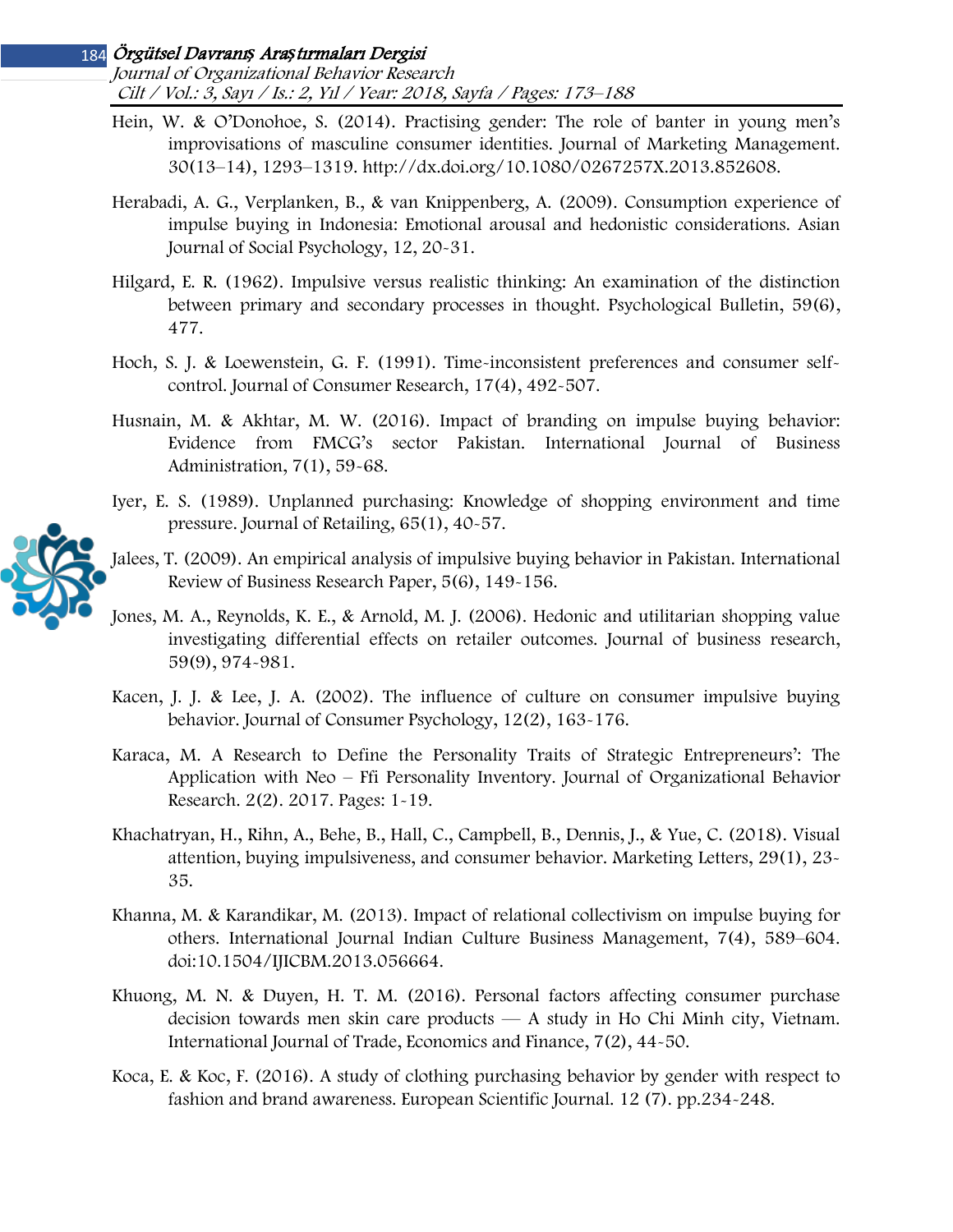- Kollat, D. T., & Willett, R. P. (1967). Customer impulse purchasing behavior. Journal of marketing research, 21-31.
- Kotler, P. & Keller, K. (2011). Marketing Management. (14th ed.). London: Pearson Education.
- Krejcie, R, V. & Morgan, D, W. Determining Sample Size for Research Activities. Educational and Psychological Measurement, 1970, 30, 607-610.
- Krishnan, G. A., Koshy, L., & Mathew, J. (2013). Factors affecting the purchasing behaviour of customers towards male grooming products: A descriptive study conducted at Ernakulam, Kerala, India. ZENITH International Journal of Multidisciplinary Research, 3(7), 48-60.
- Laksono, D. & Purwanegara, M. S. (2014). Male consumers' behavior towards "for men" facial wash skincare product. Journal of Business and Management, 3(4), 468-474.
- Lynn, M. (1992). Scarcity's enhancement of desirability: The role of naive economic theories. Basic and Applied Social Psychology, 13(1), 67-78.
- Maccarrone-Eaglen, A., & Schofield, P. (2018). A cross cultural and cross gender analysis of compulsive buying behaviour's core dimensions. International journal of consumer studies, 42(1), 173-185.
- Margaret, K. H., Alastair, J. C., & Kathy, K. (1998). The impact of self-monitoring on image congruence and product/brand evaluation. European Journal of Marketing, 34(5), 641-666.
- Mattila, A. S. & Wirtz, J. (2008). The role of store environmental stimulation and social factors on impulse purchasing. Journal of Services Marketing, 22(7), 562–567. doi:10.1108/08876040810909686.
- Merzer, M. (2014). Survey: 3 in 4 Americans make impulse purchases. Retrieved from www.creditcards.com/credit-card-news/impulse-purchase-survey.php
- Mill, J. S. (1848). Of the stationary state. Principles of political economy Book IV: Influence of the progress of society.
- Muratore, I. (2016). Teens as impulsive buyers: What is the role of price? International Journal of Retail & Distribution Management, 44(11), 1166-1180.
- Murphy, S. & Patterson, M. (2011). Motorcycling edgework: A practice theory perspective. Journal of Marketing Management, 27(13–14), 1322–1340.
- Nadu, T. (2018). Causes of the service quality of sales person in retail trade: An empirical study in Chennai city. Proceedings of the ASAR International Conference, Goa, 52-55.
- Nickel (2004). Today's metrosexual. Global Cosmetic Industry, 172(1), 45-47.
- Nizar, S. & Mariam, D. (2009). Canadian and French men's consumption of cosmetics: A comparison of their attitudes and motivations. Journal of Consumer Marketing, 26(2), 97-109.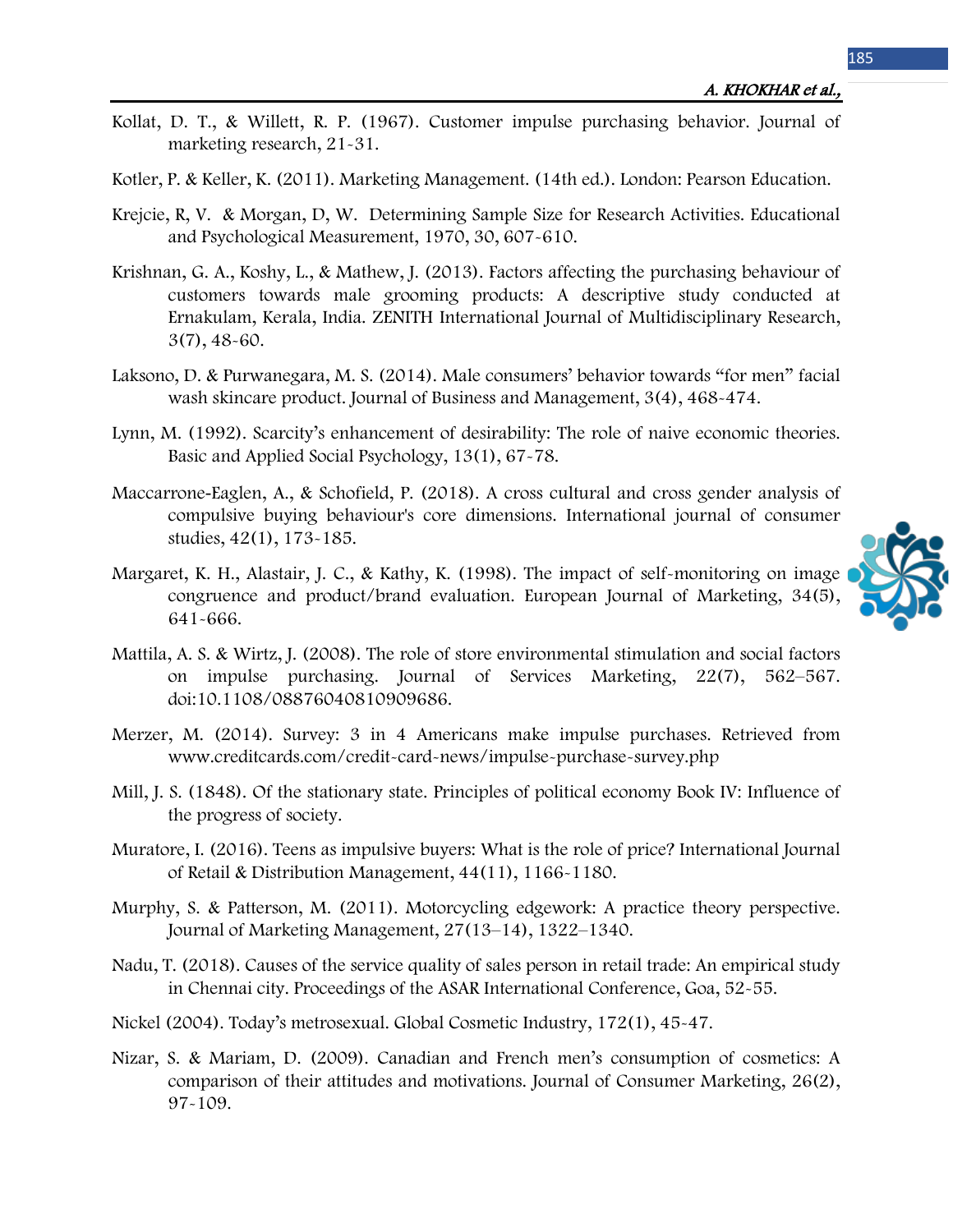Journal of Organizational Behavior Research Cilt / Vol.: 3, Sayı / Is.: 2, Yıl / Year: 2018, Sayfa / Pages: 173–188

- Pakistan Bureau of Statistics. (2017). Provisional summary results of 6th population and housing census-2017. Retrieved from http://www.pbscensus.gov.pk/
- Park, C. W., Iyer, E. S., & Smith, D. C. (1989). The effects of situational factors on in-store grocery shopping behavior: The role of store environment and time available for shopping. Journal of Consumer Research, 15(December), 422-433.
- Peck, J. & Childers, T. L. (2006). If I touch it, I have to have it: Individual and environmental influences on impulse purchasing. Journal of Business Research, 59, 765-769.
- Peck, J., & Wiggins, J. (2006). It just feels good: Customers' affective response to touch and its influence on persuasion. Journal of Marketing, 70(4), 56–69.
- Phau, I. & Lo, C. (2004). Profiling fashion innovators a study of self-concept, impulse buying and internet purchase intent. Journal of Fashion Marketing and Management, 8(4), 399-411.
- Prashar, S. Parsad, C., & Vijay, T. S. (2015). Application of neural networks technique in predicting impulse buying among shoppers in India. Cross Mark, 42(4), 403-417.
- Rahmawati, V. (2009). Hubungan antara Hedonic Shopping Value, Positive Emotion, dan Perilaku Impulse buying pada Konsumen Retail. Jurnal Majalah Ekonomi, Agustus, 19(2), 192-209.

Rook, D. W. (1987). The buying impulse. Journal of Consumer Research, 14(2), 189-199.

- Saurabh, T. (2008). How much grooming could a man need? McClatchy-Tribune Business News. The results of the Retrieved from the set of the set of the set of the set of the set of the set of the set of the set of the set of the set of the set of the set of the set of the set of the set of the set of the se http://proquest.umi.com.ezproxy.lib.monash.edu.au/pqdweb?index=0&did=1436630 361&SrchMode=2&sid=6&Fmt=3&VInst=PROD&VType=PQD&RQT=309&VName=P QD&TS=1251452849&clientId=16397.
- Schouten, J. W. & McAlexander, J. H. (1995). Subcultures of consumption: An ethnography of the new bikers. Journal of Consumer Research, 22(1), 43–61.
- Sethuraman, R., & Cole, C. (1999). Factors influencing the price premiums that consumers pay for national brands over store brands. Journal of Product & Brand Management, 8(4), 340-351.
- Souiden, N. & Diagne, M. (2009). Canadian and French men's consumption of cosmetics: A comparison of their attitudes and motivations. Journal of Consumer Marketing, 26(2), 97-109.
- Sturrock, F. & Pioch, E. (1998). Making himself attractive: the growing consumption of grooming products. Marketing Intelligence & Planning, 16(5), 337-343.
- V.G. Maralov, V.G. & Sitarov, V.A. (2018). Person-Oriented Irritability, Social and Educational Stereotypes as Factors of Adopting Controlling or Non-Aggressive Position by Students. International Journal of Pharmaceutical Research&Allied Sciences,7(2):74-85.

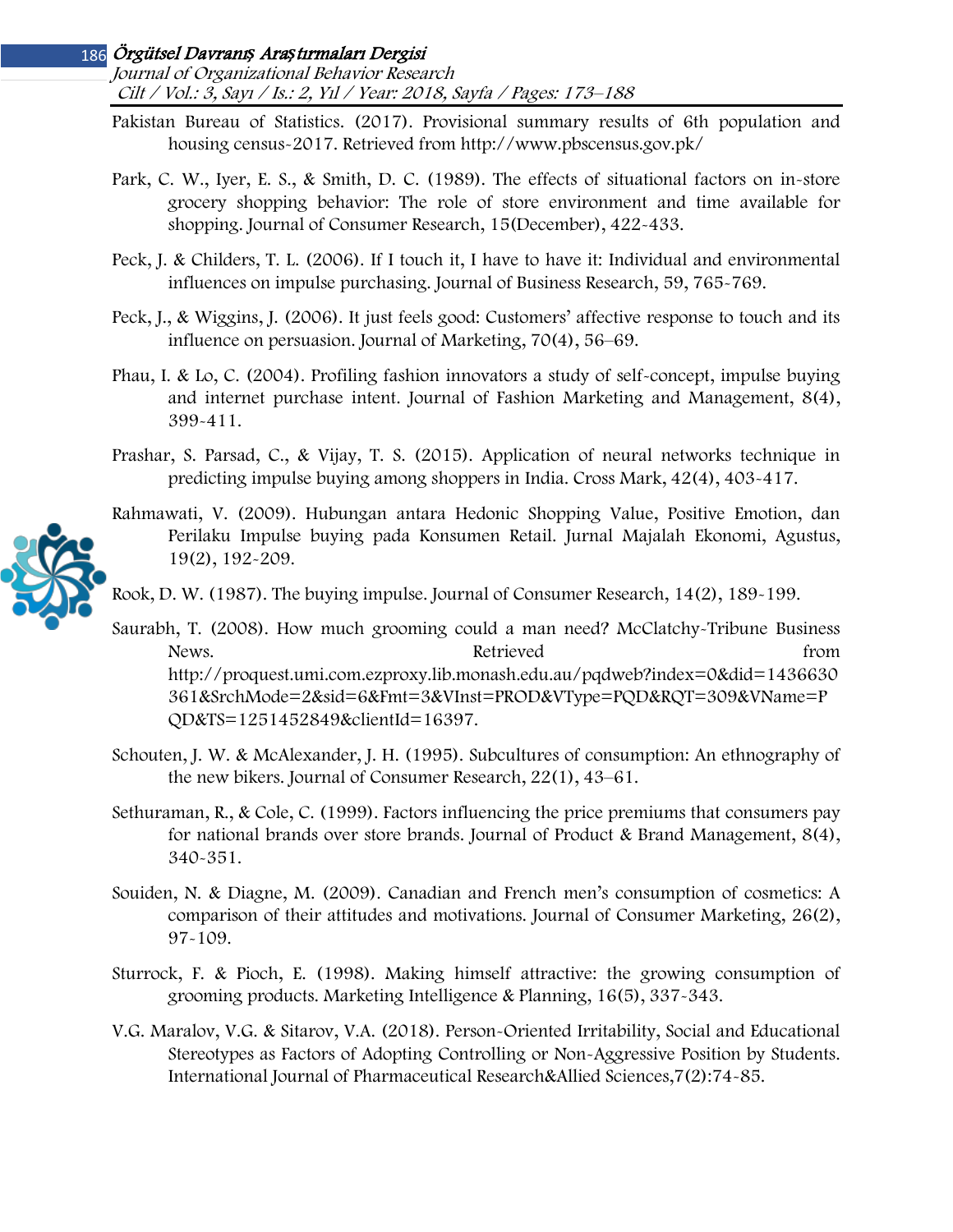- Verplanken, B. & Herabadi, A. (2001). Individual differences in impulse buying tendency: feeling and no thinking. European Journal of Personality, 15(S1), S71-S83.
- Weinberg, P. & Gottwald, W. (1982). Impulsive consumer buying as a result of emotions. Journal of Business Research, 10, 43-57.
- Wells, J. D., Parboteeah, V., & Valacich, J. S. (2011). Online impulse buying: Understanding the interplay between consumer impulsiveness and website quality. Journal of the Association for Information Systems, 12(1), 32-56.
- West, C. J. (1951). Results of two years' of study into impulse buying. Journal of Marketing (pre-1986), 15(000003), 362-363.
- Wu, J. J., Chen, Y. H., & Chien, S. H. (2013). Impulse purchases and trust: the mediating effect of stickiness and the mental budgeting account. Cyberpsychology, Behavior, and Social Networking, 16(10), 767–773.
- Youn, S. & Faber, R. J. (2000). Impulse buying: Its relation to personality traits and cues. Advances in Consumer Research, 27, 179-185.
- Zhang, X., Prybutok, V. R., & Koh, C. E. (2006). The role of impulsiveness in a TAM based online purchasing behaviour model. Information Resources Management Journal, 19(2), 54-68.
- Zhang, Y. C., Séaghdha, D. Ó, Quercia, D., & Jambor, T. (2012). Auralist: Introducing serendipity into music recommendation. Proceedings of the Fifth ACM International Conference on Web Search and Data Mining, ACM, New York, 13-22.
- Zhou, L. & Wong, A. (2003). Consumer impulse buying and in-store stimuli in Chinese supermarkets. Journal of International Consumer Marketing. 16(2), 37-53.

#### <span id="page-14-0"></span>APPENDIX Tables

### Frequency Percent Valid Food/Grocery items 132 46.5 Clothes/Shoes 64 22.5 Accessories/Cosmetics 24 8.5 Home Furnishing 17 6 Games/Electronics 17 6 Luxury Goods 17 6 Movies/Music 13 4.5 Total 284 100.0

## Table 1: The Frequency of Products Males Buy Unplanned